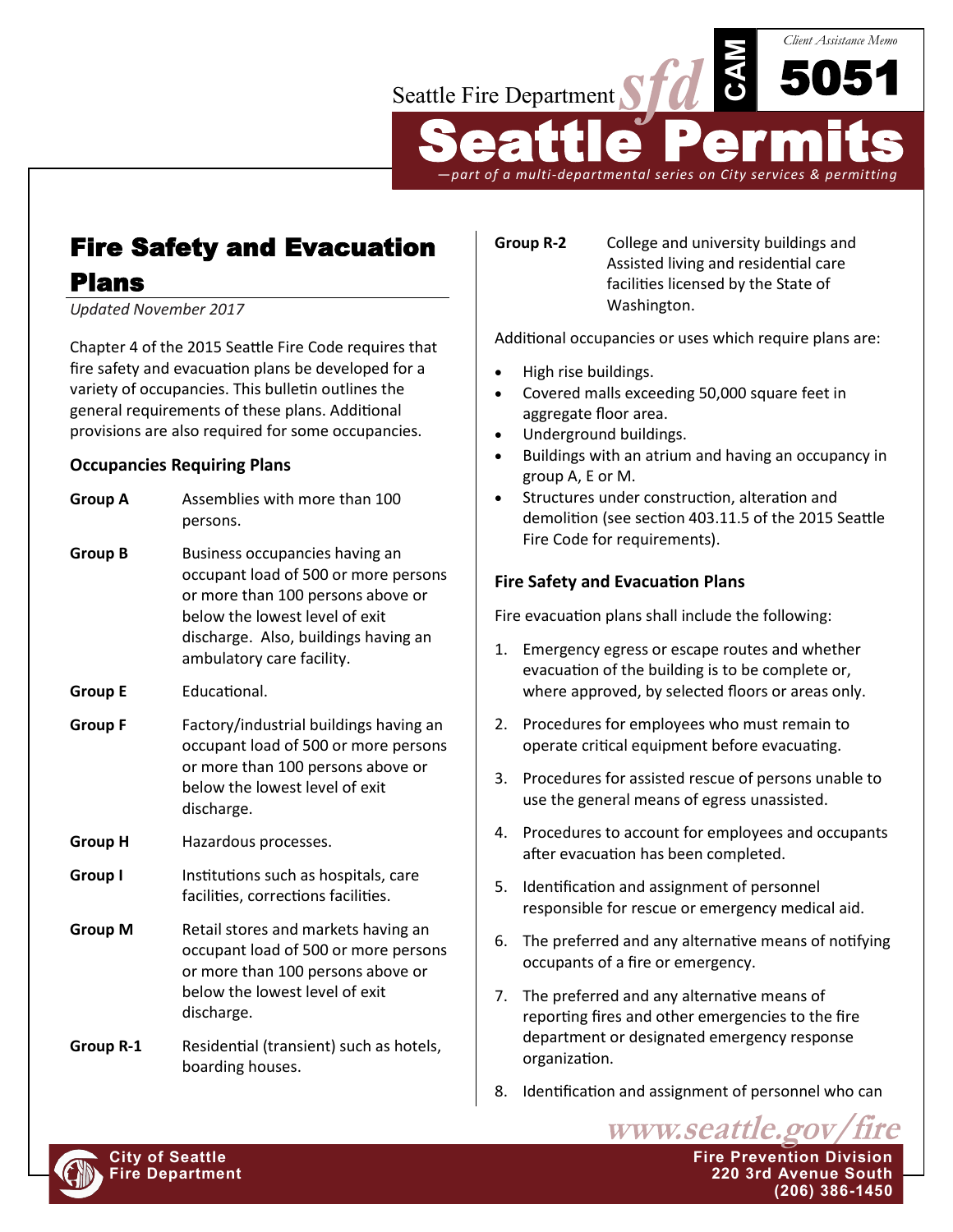be contacted for further information or explanation of duties under the plan.

- 9. A description of the emergency voice/alarm communication system alert tone and preprogrammed voice messages, where provided.
- 10. Procedures for the use of elevators to evacuate the building where occupant evacuation elevators complying with Section 403.6.2.6 of the Seattle Building Code are installed.

Fire safety plans shall include the following:

- 1. The procedure for reporting a fire or emergency.
- 2. The life safety strategy and procedures for notifying, relocating or evacuating occupants, including occupants who need assistance.
- 3. Site plans indicating:
	- Occupancy assembly point.
	- Locations of fire hydrants.
	- Normal routes of fire department vehicle
	- access.
- 4. Floor plans identifying the locations of:
	- Exits.
	- Primary evacuation routes.
	- Secondary evacuation routes.
	- Accessible egress routes.
	- Areas of refuge.
	- Exterior areas for assisted rescue.
	- Manual fire alarm boxes.
	- Portable fire extinguishers.
	- Occupant-use hose stations.
	- Fire alarm annunciators and controls.
- 5. A list of major fire hazards associated with the normal use and occupancy of the premises, including maintenance and housekeeping procedures.
- 6. Identification and assignment of personnel responsible for maintenance of systems and equipment installed to prevent or control fires.
- 7. Identification and assignment of personnel responsible for maintenance, housekeeping and controlling fuel hazard sources.

#### **Plan Maintenance**

Fire safety and evacuation plans should be reviewed or updated annually or as necessitated by changes in staff assignments, occupancy, or the physical arrangement of the building.

#### **Make the Plan Available**

Fire safety and evacuation plans should be kept available in the workplace for reference and review by employees, and copies should be furnished to the Fire Department upon request.

The fire safety and evacuation plans should be distributed to building tenants by the building owner. Tenants should distribute to their employees those parts of the fire safety plan that affect the employees' actions in the event of a fire emergency.

#### **Emergency Evacuation Drills**

Occupancies that are required to complete a fire safety and evacuation plan are also required to conduct emergency evacuation drills to practice the plan. The schedule on which these drills should be conducted is:

| Group                                                                                       | <b>Frequency</b> | Participation |  |
|---------------------------------------------------------------------------------------------|------------------|---------------|--|
|                                                                                             |                  |               |  |
| A                                                                                           | Quarterly        | Employees     |  |
| в                                                                                           | Annually         | All Occupants |  |
| Note: Occ. load >500, or >100 persons above or below the<br>lowest level of exit discharge. |                  |               |  |
| Е                                                                                           | Monthly          | All occupants |  |
| Note: Daycares co-located on Group E campuses participate<br>in emergency drills.           |                  |               |  |
| F                                                                                           | Annually         | Employees     |  |
|                                                                                             | Quarterly/shift  | Employees     |  |
| $R-1$                                                                                       | Quarterly/shift  | Employees     |  |
| $R-2$                                                                                       | Quarterly/shift  | Employees     |  |
| Note: Group R-2 college and university buildings, all occu-<br>pants                        |                  |               |  |
| <b>High Rise</b>                                                                            | Annually         | Employees     |  |
| Note: Jail inmates, hospital patients, hotel guests and occu-                               |                  |               |  |

pants of apartment or residential condominium are not required to participate unless they are also a member of the high rise building staff.